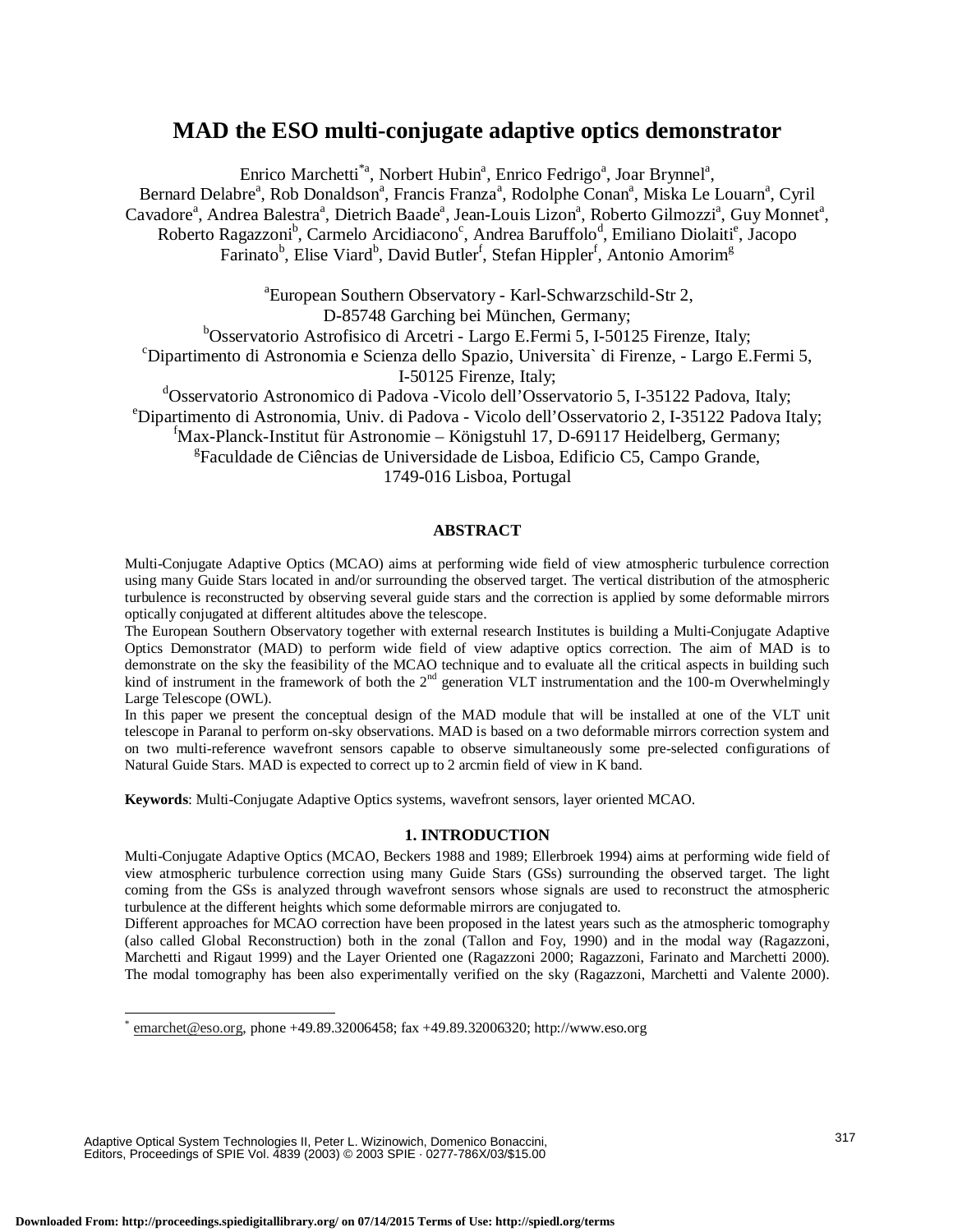These two approaches, in their basic concept, need different wavefront sensors (WFSs) in order to better optimize the appropriate atmospheric reconstruction.

The European Southern Observatory in collaboration with external research institues is building an instrument prototype, the MCAO demonstrator (MAD, Hubin et al. 2002), to prove on the sky the feasibility of the MCAO technique using both reconstruction approaches in the view of the future 2nd generation of the VLT instrumentation and the 100-meters telescope OWL (Gilmozzi et al. 1998; Dierickx and Gilmozzi 2000). In particular, MAD is seen as a crucial enabling milestone for OWL.

MAD, intended as a fast track project, will be installed at the Nasmyth focus of a VLT unit telescope and the actual timeline foresees to have the on-sky operations for early 2004 using only natural guide stars (NGSs). In this paper we present the conceptual design of MAD, introducing the top-level requirements and the technical specs, passing through the opto-mechanical concept, the WFSs, the corrective optics and the real-time computer. The contributions of three external collaborations are described: the Layer Oriented Wavefront Sensor, the high resolution large Field of View infrared camera and the atmospheric turbulence generator. Finally the estimated correction performance for both the Global Reconstruction and Layer Oriented approaches will be given.

# **2. TOP GENERAL SPECIFICATIONS**

MAD is a prototype MCAO system performing wide Field of View (FoV) AO correction over 2 arcmin on the sky by using bright ( $m_v < 14$ ) Natural Guide Stars (NGS).

It is implemented using existing technology and re-using as much as possible key components developed in the scope of existing AO systems.

MAD will be used to investigate two different approaches of MCAO correction with two independent wavefront sensing techniques: the Star Oriented MCAO with a Shack-Hartmann WFS (SHWFS) sensing simultaneously 3 NGS with 3 SH WFS and the Layer Oriented MCAO with a Layer Oriented Wavefront Sensor (LOWFS) based on a Multi-Pyramid WFS (Ragazzoni 1996), sensing simultaneously 8 NGS. The MAD Real-Time computer architecture is designed in order to support both reconstruction approaches.

The MAD correction is based on two deformable mirrors (DM). One mirror is conjugated to the telescope pupil for ground layer turbulence correction, the second is conjugated at 8.5 Km above the telescope aperture, enabling a larger FoV correction. The MAD MCAO correction is optimized for the K (2.2. µm) band for the median Paranal seeing conditions and the performance will be evaluated at this wavelength.

MAD uses a 1 arcmin FoV IR camera, called CAMCAO, to evaluate the correction performance in K Band. During the laboratory testing it is foreseen to use the ESO IR Test Camera (ITC) with smaller FoV (17 arcsec).

For the laboratory testing and tuning of the MAD system, it is planned to install MAPS (Multi Atmospheric Phase screens and Stars), a multi-layer turbulence generator, at the input focus of MAD.

MAD will be eventually installed at the Nasmyth focus of one of the VLT unit telescopes.

#### **3. OPTICAL LAYOUT**

The optical design concept of MAD is provided in Figure 1, below. The MAD input beam is F/15. A 2 arcmin FoV is de-rotated by an optical derotator and collimated by a doublet lens (C-1) to re-image a telescope pupil of 60 mm in diameter. A 100 mm DM is conjugated at an altitude of 8.5 Km (DM-2) and a 60 mm DM is conjugated to the reimaged telescope pupil (DM-1). A Tip-Tilt Mount (TTM) is supporting the DM-1 for the tip-tilt correction. A dichroic transmits the Infrared (IR) light (1 – 2.5  $\mu$ m) toward the IR cameras and reflects the visible light (0.45 - 0.95  $\mu$ m) toward the Wavefront Sensor (WFS) path. A lens objective provides a telecentric F/20 input beam to the wavefront sensor.

Two WFSs are planned to be used with MAD: a Multi Shack-Hartmann (SHWFS) and a Layer Oriented WFS (LOWFS part of these specifications). Two different IR cameras are planned to be successively installed on the MAD bench:

- The CAMCAO (Camera for Multi-Conjugate Adaptive Optics demonstrator) which consists of a  $2k \times 2k$  IR detector fed by a cooled reflective optical train. The CAMCAO input beam is F/15 and the FoV is 1 arcmin.
- An Infrared Test Camera (ITC) which consists of a  $1k \times 1k$  IR detector fed by cooled reflective optical train. The ITC input beam is F/15 and the FoV is 17 arcsec.

To provide the corresponding F/ratio to both IR cameras, a second collimator (copy of C-1) is placed in the collimated beam after the dichroic. A scanning unit to patrol the 2 arcmin FoV with both IR cameras will be provided.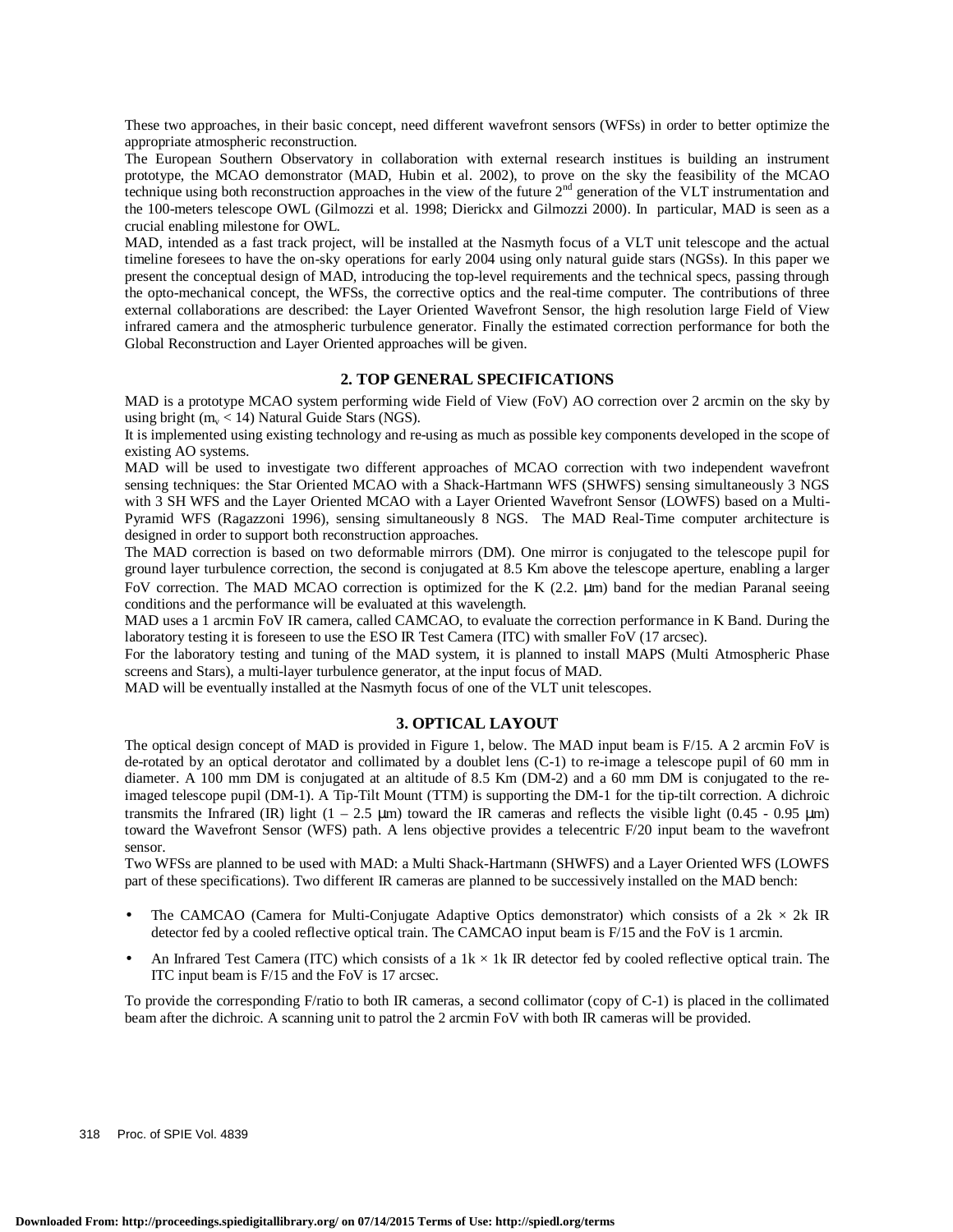The turbulence generator MAPS is located in proximity of the input F/15 to inject the turbulence inside the optical train. Two AO calibration units are implemented: one at F/15 input focus (Calibration Unit 1) and one at the input of the WFS optical path (Calibration Unit 2). These units consist of a set of movable illuminated fibers (see Sect. 4).



**Figure 1 Optical concept for the ESO MCAO Demonstrator** 

# **4. MECHANICAL LAYOUT**

The Mechanics general assembly is shown in Figure 2. The opto-mechanical bench is placed on the Nasmyth platform and supported by legs. The optical derotator is a copy of the VLT spectrograph CRIRES one with mirrors adapted to transfer 2 arcmin FoV. The aluminum mirrors will be shaped to fit into the optical derotator. The WFS objective is supported by a dedicated structure including all the main optics. In the WFS area are located both WFSs. The WFSs are accommodated in order to have the focal plane parallel to bench plane. A WFS selector mirror folds the light to one OR the other WFS (the two WFS are not required to work at the same time). A third position of the WFS selector lets the light pass through toward the Acquisition camera. The Acquisition camera is used to image the whole 2 arcmin FoV in order to measure the positions of the NGSs for an accurate WFSs acquisition. The SHWFS is located on the bench and it is looking upward. The LOWFS box is mounted above the SHWFS and it is looking downward.

Both the CAMCAO IR Camera and the ITC camera are located below the bench looking up through a hole in the table. A folding mirror and a collimator provide to bend and to focalize the light into the cameras.

The turbulence simulator MAPS is supported by an optical table anchored to the MAD bench with proper support legs. The MAPS bench will be removed before the installation of MAD at the telescope.

Two calibration units are foreseen for MAD. The Calibration Unit 1 is at the F/15 input focus. This Calibration Unit consists of 8 visible-IR light illuminated fibers supported by a plate. The plate can be moved to scan the whole 2 arcmin FoV to emulate different NGS positions. A third motion along the optical axis will compensate for VLT field curvature. The calibration unit is moved out from the FoV during MAD closed loop operations. The Calibration Unit 2 is at the WFS path has the same motions and fibers as the previous one and it is located below the table. A collimator provides to a collimated the beam that is injected into the WFS objective after the deformable mirrors and before the dichroic. A sliding mirror can be inserted in the optical train to feed the WFS objective with this calibration unit. The fibers are illuminated by one or more lamps providing a broad band spectrum illumination from 0.5 to 2.5 µm. The uniformity of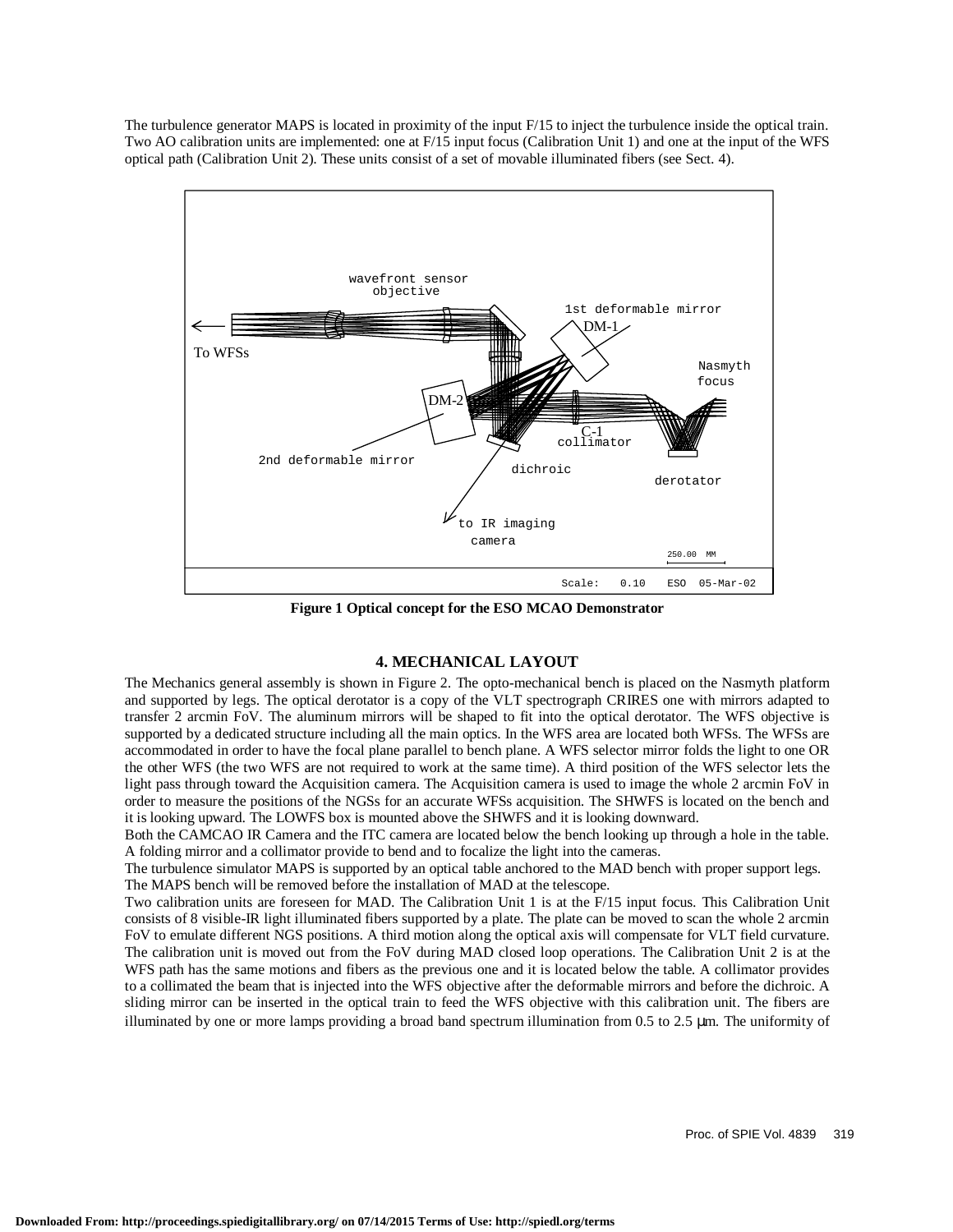the illumination of the fibers is guaranteed by using an integrating sphere located below the table and feeding both calibration units.



**Figure 2 General Assembly: top view (left) and side view (right)** 

#### **5. WAVEFRONT SENSORS**

#### **5.1. Multi Shack-Hartmann WFS**

The Multi SHWFS consists of 3 Shack-Hartmann units (SHU) capable to scan the whole 2 arcmin FoV to pick-up the NGSs for the wavefront sensing (see Figure 3). Each SHU is provided with an arm supporting a pick up mirror folding the light through the SHU optics, a FoV diaphragm of 2.4 arcsec located at the F/20 focus and doublet lenses that reimage the telescope pupil on the lenslet array. The lenslet array is an  $8 \times 8$  sub-apertures, 192  $\mu$ m pitch, 3.2 mm focal length. Each small lens focuses the NGS light on the WFS camera detector over  $8 \times 8$  pixels, 24  $\mu$ m size (scale 0.3 arcsec/pixel). Each SHU is mounted on a XY motion scanning the 2 arcmin FoV and the three arms are slightly displaced in altitude with respect to the table plane in order to avoid mutual collisions.

#### **5.2. Layer Oriented WFS**

The LOWFS is based on a multi pyramid WFS with eight pyramids to observe simultaneously eight NGSs. The optomechanical design is shown in Figure 4. Each pyramid is supported by a small cylinder containing some re-imaging optics to enlarge the system focal ratio by a factor ~10 on the top of the pyramid. The light modulated by the pyramid is then re-imaged through two groups of lenses and the pupil image of the observed NGS is created on the plane where the WFS camera detectors are located. Between the two groups of lenses a dichroic splits the light toward two WFS cameras slightly displaced along the optical axis in order to provide the footprint geometries corresponding to of the conjugation altitudes of the two DMs of MAD.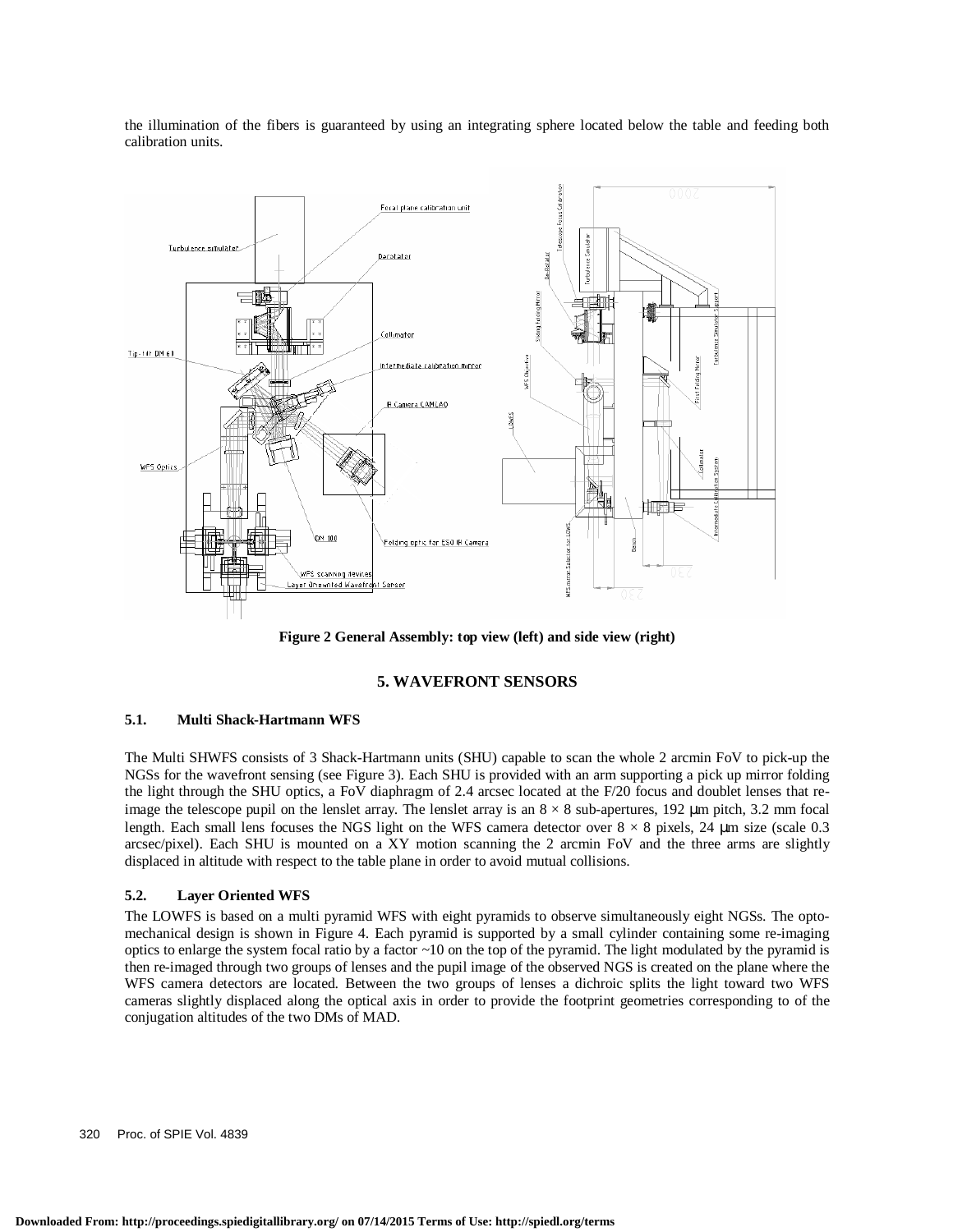

**Figure 3 Mechanical layout of the Multi SHWFS. Left: side view, SHU and WFS selector folding the light into the SHU. Right: top view, the three SHUs.** 



**Figure 4 Layer Oriented WFS opto-mechanical design** 

#### **5.3. Detector System**

The MAD detector system consists of 5 WFS cameras (3 for the SHWFS and 2 for the LOWFS) based on the Marconi CCD50 chip especially developed for the NAOS system. Only one CCD50 quadrant will be used, that is,  $64 \times 64$  pixel  $(24 \mu m)$  and 4 outputs.

The CCD50 chips are mounted inside small compact CCD heads, three of them including the lenslet array (SFWFS), and the detector is cooled down to -40 °C by a Peltier cooler.

The CCD50 are controlled by a FIERA system (Beletic, Gerdes and Duvarney 1998). For the SHWFS 12 outputs will be used simultaneously, for the LOWFS only 8 outputs. For the SHWFS, FIERA will be able to drive the detectors simultaneously at the same frame rate while for the LOWFS it is required to run the two detectors at different frame rates. The maximum frame rate required is 400 Hz. The read-out modes are taken from those developed for NAOS. FIERA will not drive the two WFS at the same time.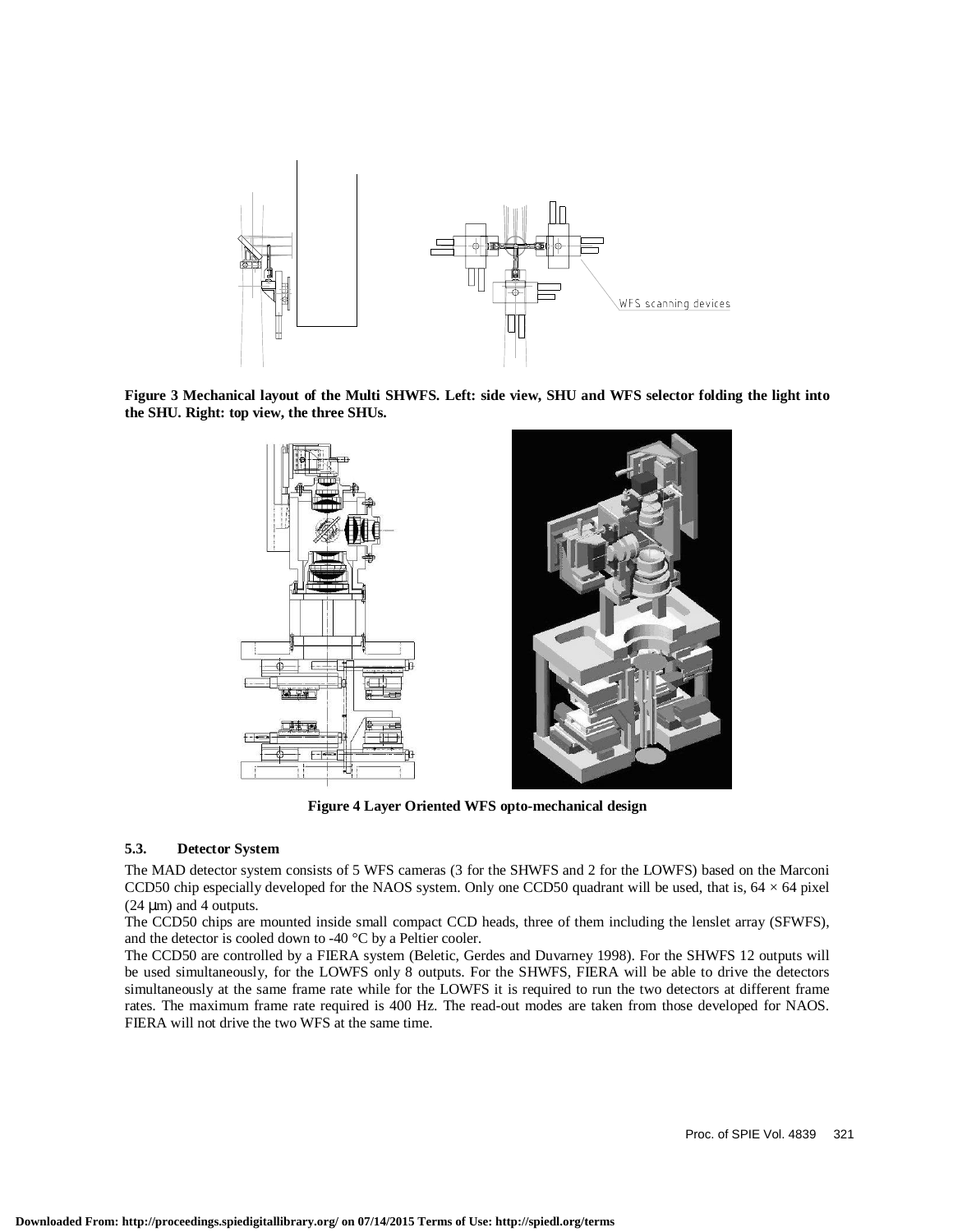

**Figure 5 Sub-aperture layout with respect the CCD50 detectors for the SHWFS (left) and for the LOWFS (right)** 

The layouts of the sub-apertures geometry for both WFSs are shown in Figure 5. In the SHWFS the useful surface of the detectors is divided in  $8 \times 8$  sub-apertures,  $8 \times 8$  pixels each. The number of useful sub-apertures is 52. In the LOWFS the detector conjugated with the ground layer has a fixed binning of  $2 \times 2$  while the detector conjugated to 8.5 Km has a fixed binning of  $4 \times 4$ . Taking into account the difference of the footprint size of the 2 arcmin FoV at the two altitudes, for the ground conjugated detector the resulting sub-aperture grid is  $8 \times 8$ , while for the high altitude conjugated one is 7 x 7.

## **5.4. Acquisition Camera**

The Acquisition Camera is based on an ESO New generation Technical CCD (NTCCD, 1024 x 1024, 13 µm) coupled to a lens objective for the acquisition of the whole 2 arcmin FoV. The resulting scale on the detector is ~0.12 arcsec/pixel optimal for accurate NGS centroid measurements. The aim of the acquisition camera is to provide the WFSs with a precise measurement of the NGSs location for accurate positioning of both the SHU and the pyramids.

#### **6. DEFORMABLE MIRRORS**

The Deformable Mirror conjugated to the ground is the MACAO SINFONI (Bonnet et al. 2002) bimorph DM, 60mm pupil, radial geometry (see Figure 6). The Deformable Mirror conjugated to the altitude of 8.5 Km is the MACAO-VLTI (Arsenault et al. 2002) bimorph DM, 100mm pupil, radial geometry (see Figure 6).

The tip-tilt correction is provided by the SINFONI Tip-Tilt supporting the MACAO SINFONI DM.



**Figure 6 Geometry of the sub-apertures in the MAD Deformable Mirrors (left) and MCAO-VLTI DM (right)**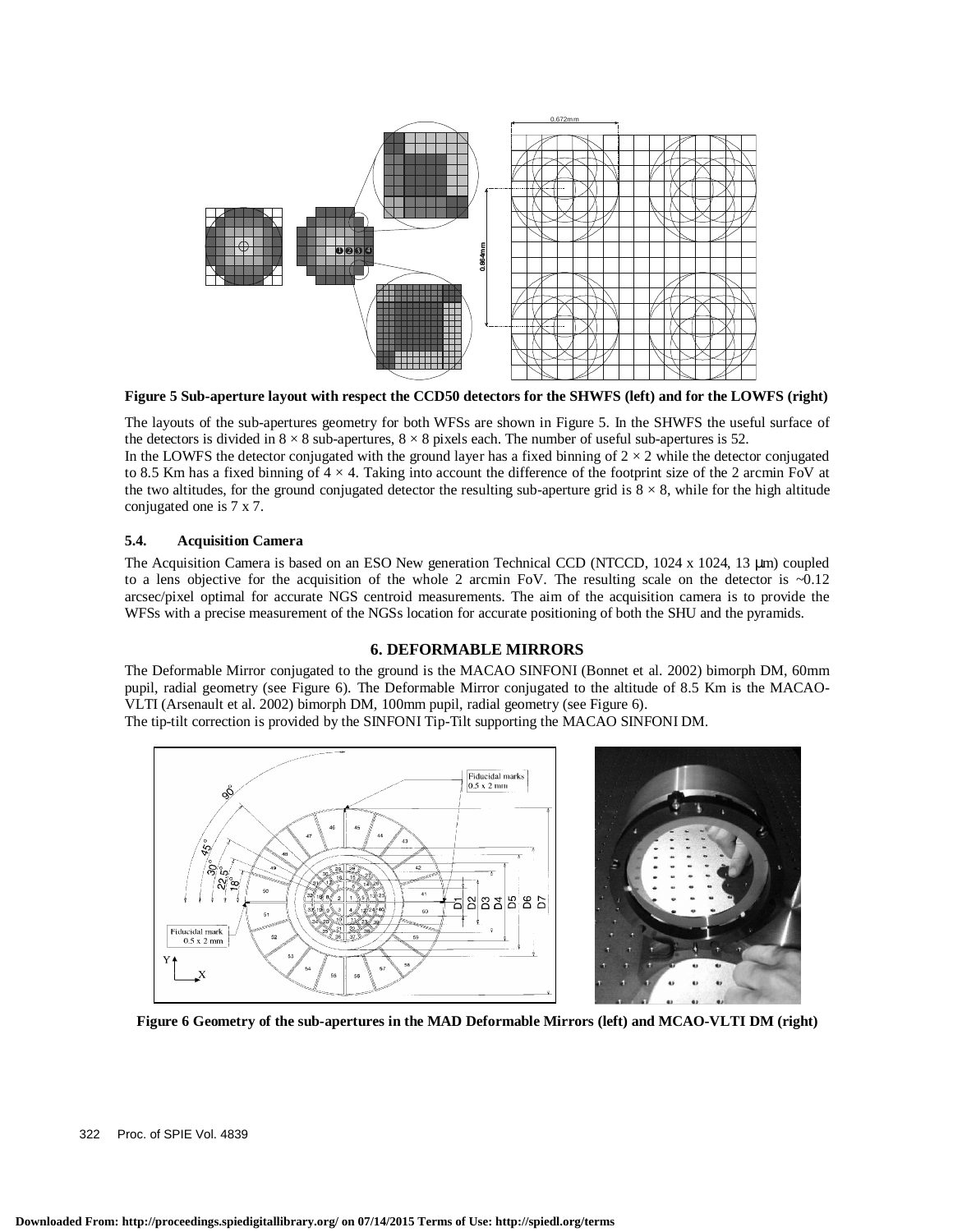#### **7. REAL-TIME COMPUTER**

The MAD Real-Time Computer Hardware architecture is shown in Figure 7. A standard ESO instrument workstation (WS) is used to interface to the Local Control Unit (LCU) and hosting the WS components of the MAD RTC SW. It will run other WS components of the MAD system.

The supervisory Computer (LCU) is a PowerPC (PPC) 604, the current version running at 400 MHz but replaceable in the future with faster releases, mountable in a VME rack. It has a RS232 serial link going to the High Voltage Amplifier for housekeeping operations.

The Real-Time Computer is the Dy4 CHAMP-AV board, a Quad-G4 board that mounts 4 PowerPC 7410 running at 500 MHz. The connection between the RTC and FIERA is assured by a 32 bit digital I/O board



**Figure 7 Real-Time Computer architecture** 

In the case of the SHWFS, the signals of the three SHUs are sent together to the RTC for the slope computation. The control commands are extrapolated for three channels: DM1, DM2 and Tip-Tilt, filtered and sent to the corresponding correcting units. The three channels are parallelized. Each channel needs the signals from all the SHUs to be executed. In the case of the LOWFS, the signals from the detector conjugated to one layer are sent to the RTC for the slope computations. The control commands are computed, filtered and sent to the corresponding correcting DM. The signals from the other detector follow the same process to command the other DM. The two processes are independent and are executed in parallel. Each process is related only to the corresponding detector. Part of the control commands is taken from both channels to drive the Tip-Tilt mount.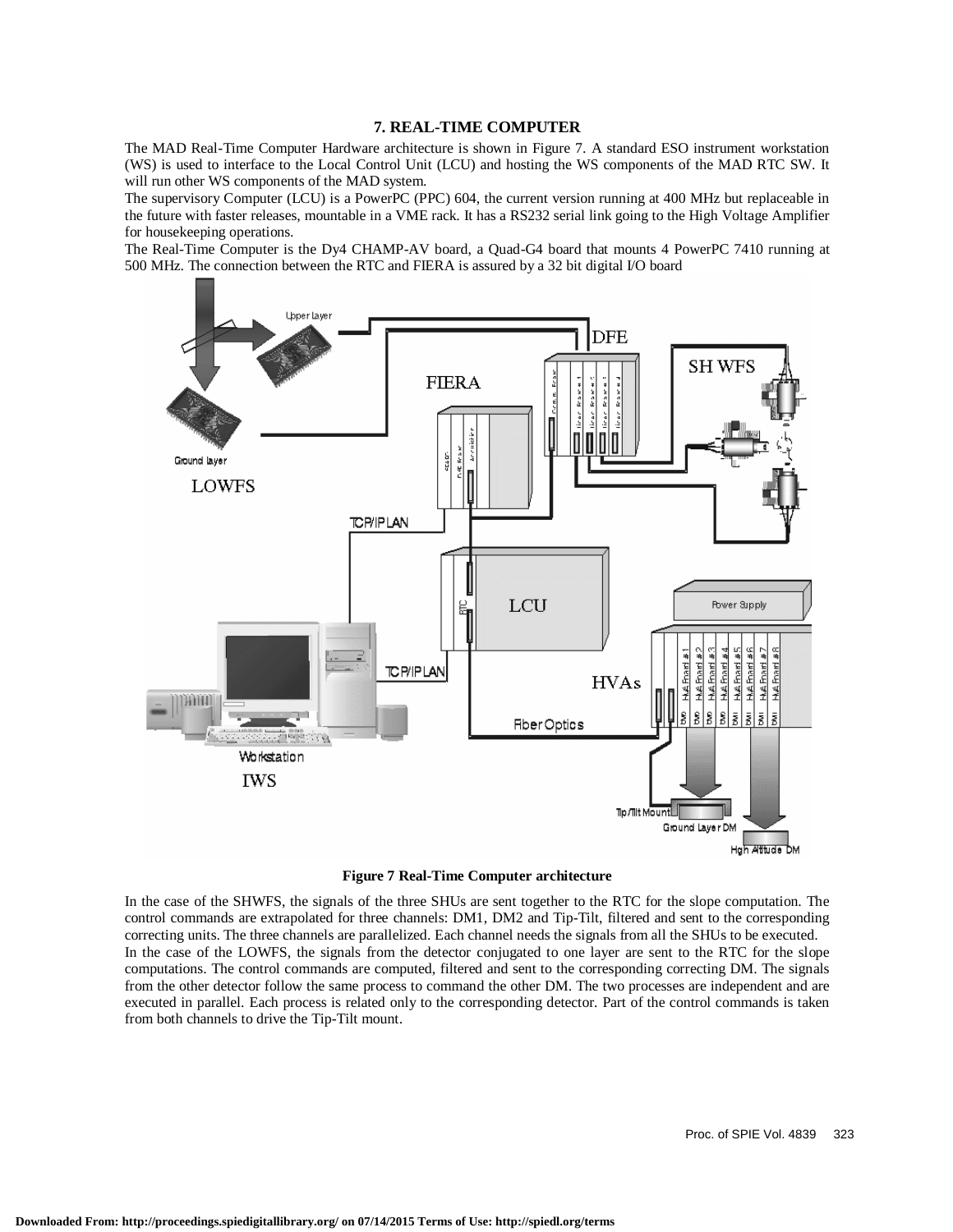## **8. CONTROL ELECTRONICS**

The MAD Control Electronics overview is shown in Figure 8. The main instrument control LCUs are:

- IC LCU 1 to control the optical derotator, the bench motions, the SHWFS motions and the calibration unit lamps.
- IC LCU 2 used to control the LOWFS motions
- TCCD LCU used to control the TCCD.
- The FIERA UltraSparc that controls the WFS camera of both WFSs.
- RTC LCU used to control the RTC, the DMs High Voltage Amplifiers, and the TTM.
- The IRACE UltraSparc used to control the CAMCAO and ITC IR cameras.



**Figure 8 MAD Control Electronics Overview** 

## **9. OBSERVING AND INSTRUMENT CONTROL SOFTWARE**

The MAD software architecture is shown in Figure 9. MAD includes a number of separate subsystems under software control, these subsystems are:

- **Science Camera** Two different science cameras will be use alternately, one imaging a  $\sim$ 1' FoV and one imaging a 17" FoV both are read out by an IRACE controller. The standard IRACE DCS SW and Real Time Display (RTD) are used with no additional development. The small field science camera will be mounted on two linear axes to allow it to scan the complete 2' field.
- **Wavefront Sensor (WFS) Detector** Either two CCDs for the Layer Oriented wavefront sensor or three CCDs for the Shack-Hartmann wavefront sensor read out by a FIERA CCD controller. Only one of the wavefront sensors at a time can be connected to FIERA, switching between them requiring manual rewiring. The standard FIERA DCS SW and RTD are used with new readout modes provided by the ODT.
- **Acquisition Camera** A standard large TCCD imaging the complete 2' FoV for visualising and refining reference star locations. The standard TCCD DCS SW and RTD are used without modification.
- **Real-Time Computer** The real-time computer acquires wavefront sensor data from the FIERA controller, applies the AO control algorithm, drives the corrective optics and provides display facilities for imaging the WFS data.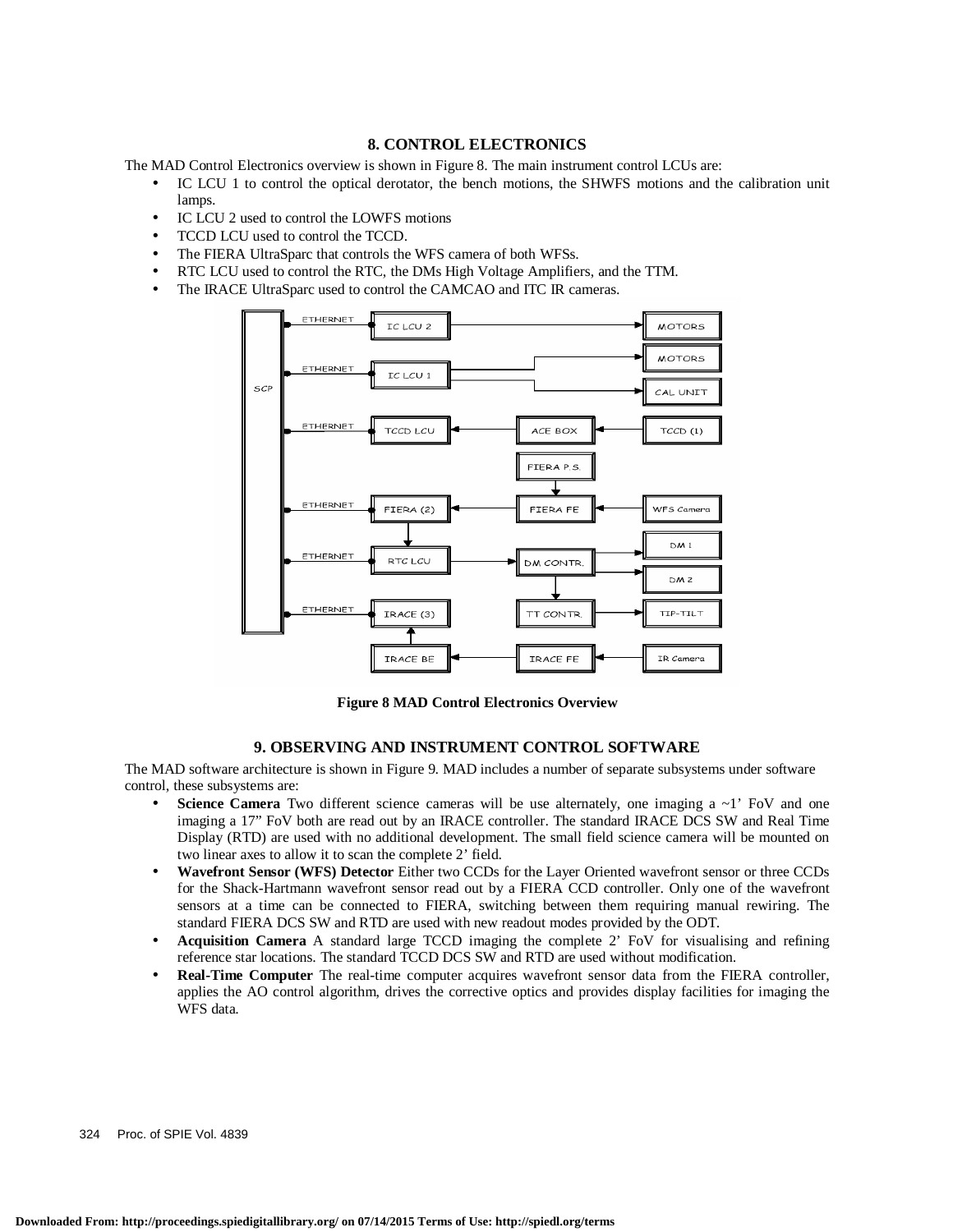• **Observing and Instrument Control** Driving the motorised functions and calibration units, based on the VLT standard Instrument Control Software (ICS) "icb".

The software which coordinates the activities of the other MAD subsystems. Based on the VLT standard OS "BOSS". The OS in turn is driven by MAD specific templates which are scheduled by the Broker of Observation Blocks (BOB).



**Figure 9 MAD Software architecture** 

## **10. CAMCAO INFRARED CAMERA**

The CAMCAO IR camera is a 1 arcmin FoV camera with pixel scale of 0.028 arcsec/pixel (Nyquist sampling in K Band). CAMCAO is used to evaluate the wide FoV MCAO correction of MAD. CAMCAO is based on a  $2k \times 2k$ Hawaii2 IR detector controlled by a standard IRACE system. The camera will have standard IR band filters mounted on a manually positionable filter wheel. CAMCAO is placed in F/15 beam after the dichroic and it is provided with a cooled optical system, based only on spherical mirrors, shown in Figure 10. In order to optimize the IR detector performance, different cooling systems allowing temperatures lower than liquid Nitrogen have been considered. The possible use of Close Cycle cooling or Pulse tube systems is under investigation. Field and pupil cold stops are implemented to significantly reduce the infrared background and the stray-light. The CAMCAO optics provide diffraction limited performance down to J Band, but the detector sampling allows only diffraction limited imaging in K.



**Figure 10 CAMCAO optical design**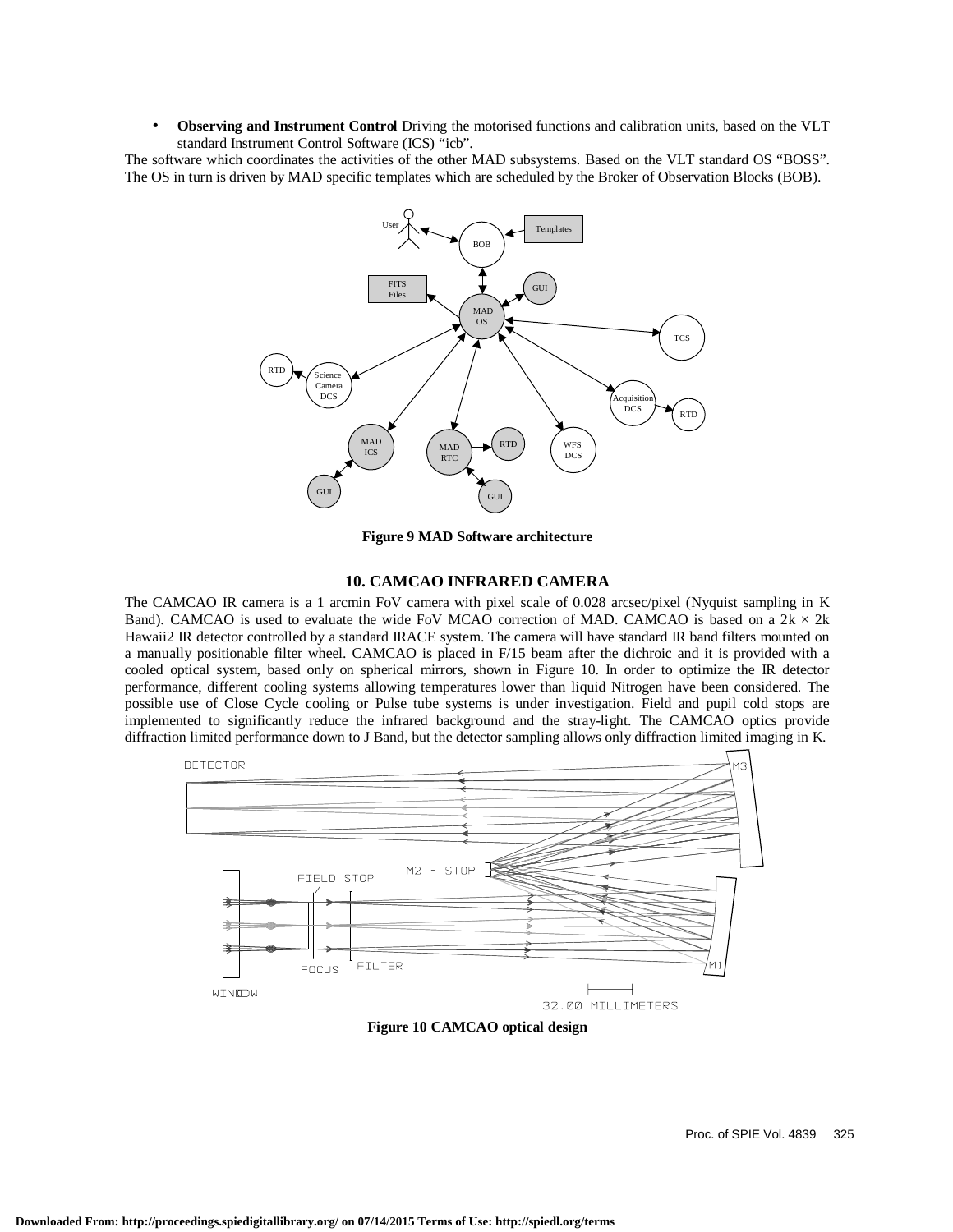#### **11. TURBULENCE GENERATOR MAPS**

The MAPS goal is to emulate a time evolving three-dimensional atmosphere whose induced aberrations are injected into MAD. The characteristics of the atmospheric turbulence will be similar to those of the Paranal observatory during median seeing conditions. The evolving atmosphere is reproduced by some rotating transmissive plates, called Phase Screens (PS). The refractive index in the PS substrate is modified locally in order to produce a phase shift in an electromagnetic wave passing through it.

A concept of MAPS is given in Figure 11. The Natural Guide Stars (NGS) are emulated by visible-IR light transmissive fibers. The fiber positions will be changeable to create the desired star configuration in a FoV of 2 arcmin. A first group of lenses collimates the light beams from the NGSs and allows the telescope pupil to be created. Different PSs are located in the collimated beams to emulate the atmospheric layers at different altitude. One phase screen is located close to the telescope pupil to emulate the ground layer. The PSs have different turbulence power according to the expected vertical distribution. The evolving atmosphere is emulated by rotating the PSs at different speeds according to the wind speed vertical profile. The PS separations and positions can be varied in order to modify the atmospheric anisoplanatism. The rotating speeds can be adjusted to reproduce a wide range of atmospheric correlation times.

Moreover the PS are interchangeable in order to emulate a selected range of seeing conditions.

A second group of lenses re-images the artificial NGSs whose wavefront quality is degraded by the PSs. The distorted wavefronts are then injected into MAD for MCAO correction. MAPS is used only for laboratory testing



**Figure 11 MAPS Conceptual Design** 

#### **12. CORRECTION PERFORMANCE**

Extensive numerical and analytical simulations have been implemented for simulating the MAD system in its Star Oriented mode with the Multi SHWFS and the LOWFS. The basic simulation parameters taken into account are:

- **Telescope pupil diameter:** 8 m
- **Atmosphere:** Seeing 0.67 arcsec @ 0.5 µm at Zenith, Outer scale: 22 m. Seven layers Cerro Pachon model
- **Sky background:**  $m_V = 20$  mag/arcsec<sup>2</sup>
- **Wavefront sensors wavelength:** V band  $(0.55 \mu m)$
- **Deformable mirrors:** MACAO radial geometry, conjugation altitude 0 and 8.5 Km.
- **CCD detector:** RON < 6 e<sup>-</sup>/pixel, Dark: 500 e<sup>-</sup>/pixel/sec, QE: 82%, Bandwidth: 0.5 µm
- **Corrected Zernike modes:** 55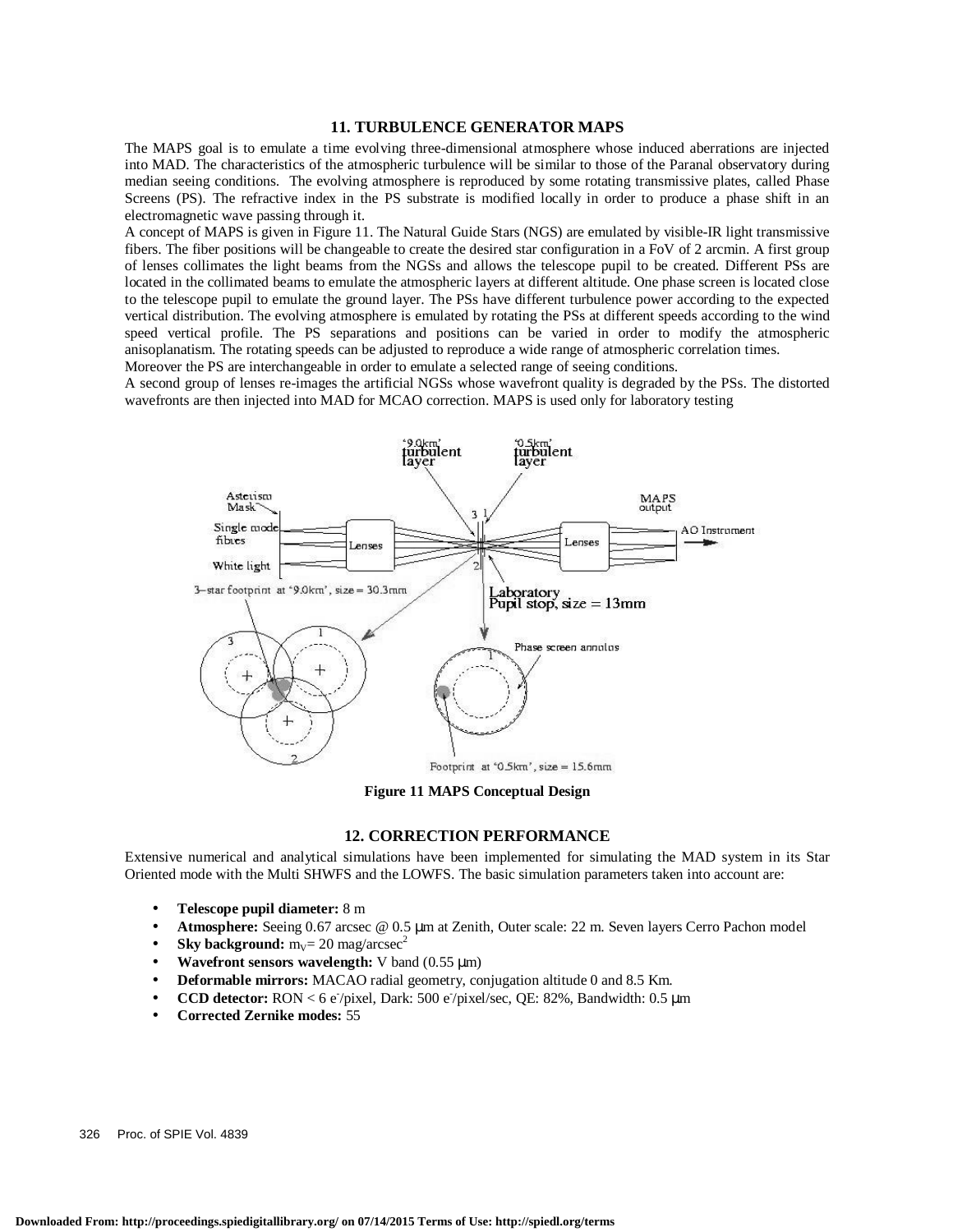- **Correcting wavelength:** K band (2.2 µm)
- **Zero Point:**  $1.0 \times 10^{11}$  photons/m<sup>2</sup>/sec/ $\mu$ m for a star of m<sub>v</sub>=0
- **Total system throughput:** 0.20 including the detector QE and bandwidth

The correction performances are evaluated in K (2.2 µm) band and are given in Peak Strehl and maximum Strehl variation (∆ Strehl) across the FoV at the Zenith and at a Zenithal distance of 30 degrees.

## **12.1. Multi SHWFS simulations**

For the Multi SHWFS two types of simulations have been implemented. A full numerical simulation and an analytical simulation with an optimization algorithm to better distribute the correction of the whole FoV. The results are shown in Table 1 and Table 2 for two FoV amplitudes: the three NGSs are distributed on a circle of 1 and 2 arcmin of diameter.

| Configuration                                                  | <b>Star Oriented WFS</b>            |                                               |  |  |  |
|----------------------------------------------------------------|-------------------------------------|-----------------------------------------------|--|--|--|
| 3 NGSs, $M_v=12$ , equidistributed on a<br>circle of diameter: | Peak Strehl $\Delta$ Strehl@ zenith | Peak Strehl / $\Delta$ Strehl@30 <sup>o</sup> |  |  |  |
| 1 arcmin                                                       | 0.45/0.21                           | 0.40/0.15                                     |  |  |  |
| 2 arcmin                                                       | 0.31/0.21                           | 0.28/0.13                                     |  |  |  |

**Table 1 Strehl Ratio obtained with numerical simulations** 

| Configuration                                                  | Star Oriented WFS + optimization $@30°$          |                                               |                                                    |  |
|----------------------------------------------------------------|--------------------------------------------------|-----------------------------------------------|----------------------------------------------------|--|
| 3 NGSs, $M_v=12$ , equidistributed on a<br>circle of diameter: | SR optimized for one<br>$direction$ in the $FoV$ | Peak Strehl / A Strehl<br>optimized for l'FoV | Peak Strehl $\Delta$ Strehl<br>optimized for2' FoV |  |
| arcmin @ $30^{\circ}$                                          | 0.62                                             | 0.62/0.07                                     | 0.56/0.24                                          |  |
| 2 arcmin $\omega$ 30 $^{\circ}$                                | 0.42                                             | 0.44/0.03                                     | 0.48/0.28                                          |  |

Table 2 Strehl Ratio obtained with the analytical simulations and optimization algorithm at 30<sup>°</sup> from theZenith

# **12.2. LOWFS simulations**

For the LOWFS several cases have been analyzed with variable number and brightness of NGS. Figure 12 shows an example of Strehl map obtained for the NGSs contained in an asterism centered in RA 10h 35m 50.1s and dec –58° 12' 50", of galactic latitude  $0^\circ$ . The stars are arranged in two arcmin field. The integrated magnitude of the asterism is 5 but different cases of integrated magnitude are considered dimming proportionally all the stars in order to obtain different integrated magnitudes. The results are summarized in Table 3.

| Fov $\lceil$ " | $M_{V}$ | $\Delta t$ integration on        | $\Delta t$ long  | <b>Gains</b> | SR on axis | Max SR    | Max         | $\sigma_{\rm SR}$    | $\Delta$ SR |
|----------------|---------|----------------------------------|------------------|--------------|------------|-----------|-------------|----------------------|-------------|
|                | Int     | WF sensors                       | exposure         |              | long exp.  | long exp. | Instant. SR | over Fo <sub>V</sub> | over FoV    |
| 120            | 10      | $2.5 \text{ ms}, 5 \text{ ms}$   | $.5 \text{ sec}$ | 0.6, 0.6     | 0.33       | 0.44      | 0.57        | 0.06                 | 0.37        |
| 120            | 12<br>∸ | $5 \text{ ms}$ , $10 \text{ ms}$ | $.5 \text{ sec}$ | 0.6, 0.6     | 0.30       | 0.41      | 0.57        | 0.06                 | 0.35        |
| 120            | 14      | 5 ms, 20 ms                      | $.5 \text{ sec}$ | 0.6, 0.6     | 0.19       | 0.28      | 0.43        | 0.06                 | 0.26        |

Table 3. Results of the simulations of the asterism with 8 stars of integrated magnitude  $M_V=10,12$  and 14

# **ACKNOWLEDGEMENTS**

This research has benefited from the support of the European Commission RTN program: "Adaptive Optics for the Extremely Large Telescopes", contract n.HPRN-CT-2000-00147. Thanks are also due P.Dierickx for his support in reading the manuscript and his useful suggestions.